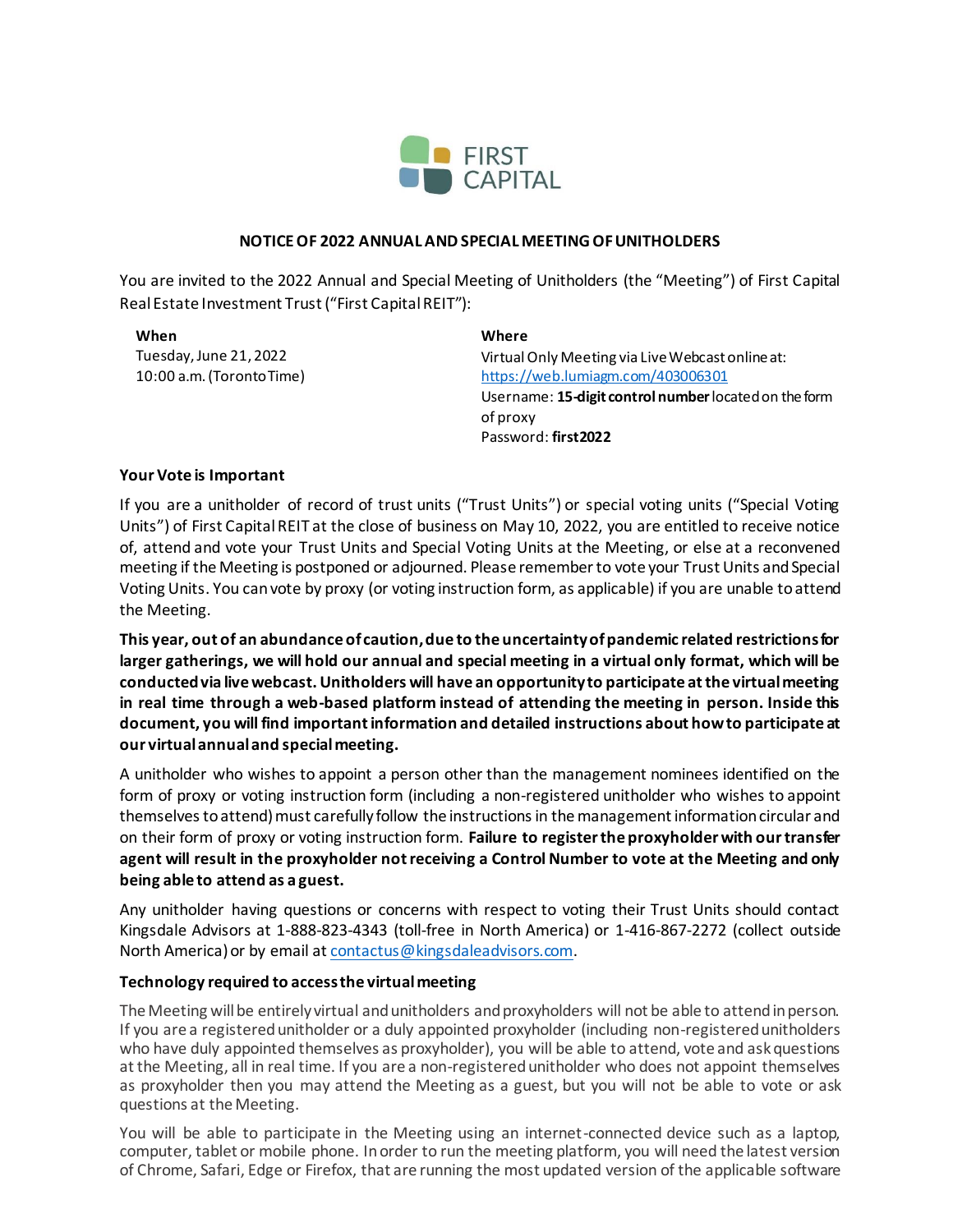plugins and that meet the minimum system requirements. If you have any doubt, you can check your system's compatibility by visiting <https://www.lumiglobal.com/faq> for additional information.

If you are accessing the Meeting you must remain connected to the internet at all times during the Meeting in order to vote when balloting commences. It is your responsibility to ensure internet connectivity for the duration of the Meeting. Note that if you lose connectivity once the Meeting has commenced, there may be insufficient time to resolve your issue before ballot voting is completed. Even if you plan to attend the Meeting, you should consider voting your units in advance so that your vote will be counted in case you later decide not to attend the Meeting or in the event that you experience any technical difficulties and are unable to access the Meeting and vote for any reason. Please note that you cannot vote if you access the Meeting by dialing in – voting at the Meeting can only be done through the Meeting portal. If you encounter technical difficulties, please contact Lumi a[t support@lumiglobal.com.](mailto:support@lumiglobal.com)

### **Asking questions at the virtual meeting**

First Capital REIT believes that the ability to participate in the Meeting in a meaningful way remains important despite the decision to hold this year's meeting virtually. It is anticipated that registered unitholders and proxyholders (including non-registered unitholders who have appointed themselves as proxyholders) will have substantially the same opportunity to ask questions on matters of business before the Meeting as in past years when the annual unitholders' meeting was held in person.

Questions received from registered unitholders and proxyholders (including non-registered unitholders who have appointed themselves as proxyholders) which relate to the business of the Meeting or to the affairs of First Capital REIT are expected to be addressed in the question-and-answer section following the Meeting. Such questions will be read by the Chair of the Meeting or a designee of the Chair and responded to by a representative of First Capital REIT as they would be at a unitholders meeting that was being held in person. As at an in-person meeting, to ensure fairness for all attendees, the Chair of the Meeting will decide on the amount of time allocated to each question and will have the right to limit or consolidate questions and to reject questions that do not relate to the business of the Meeting or to the affairs of First Capital REIT or which are determined to be inappropriate or otherwise out of order.

#### **Business of the Meeting**

- 1. To receive the audited consolidated financial statements for the fiscal year ended December 31, 2021, together with the report of the auditors thereon (see *Business of the Meeting – Receiving the Financial Statements*in the Circular;
- 2. To elect the Board of Trustees for the ensuing year (see *Business of the Meeting – Election of Trustees*  in the Circular);
- 3. To appoint auditors for the ensuing year and to authorize the Board of Trustees to fix the remuneration paid to the auditors (see *Business of the Meeting – Appointment of Auditor* in the Circular);
- 4. To consider, in an advisory, non-binding capacity, the approach to executive compensation disclosed in the Circular (see *Business of the Meeting – Say-on-Pay Non-Binding Advisory Vote* in the Circular)
- 5. To consider, and if deemed advisable, pass an ordinary resolution, the full text of which is attached as Appendix A to the Management Information Circular which accompanies this Notice of 2022 Annual and Special Meeting, approving the amendment to the REIT's DTU Plan (as defined herein) to increase the number of trust units of the REIT available for issuance under the DTU Plan by an additional 300,000 trust units, as more particularly described in the accompanying Management Information Circular (see "*Business of the Meeting – Amendment to the DTU Plan*");
- 6. To consider, and if deemed advisable, pass an ordinary resolution, the full text of which is attached as Appendix B to the Management Information Circular which accompanies this Notice of 2022 Annual and Special Meeting, approving the amendment to the REIT's RTU Plan (as defined herein) to increase the number of trust units of the REIT available for issuance under the RTU Plan by an additional 1,250,000 trust units, as more particularly described in the accompanying Management Information Circular (see "*Business of the Meeting – Amendment to the RTU Plan*"); and